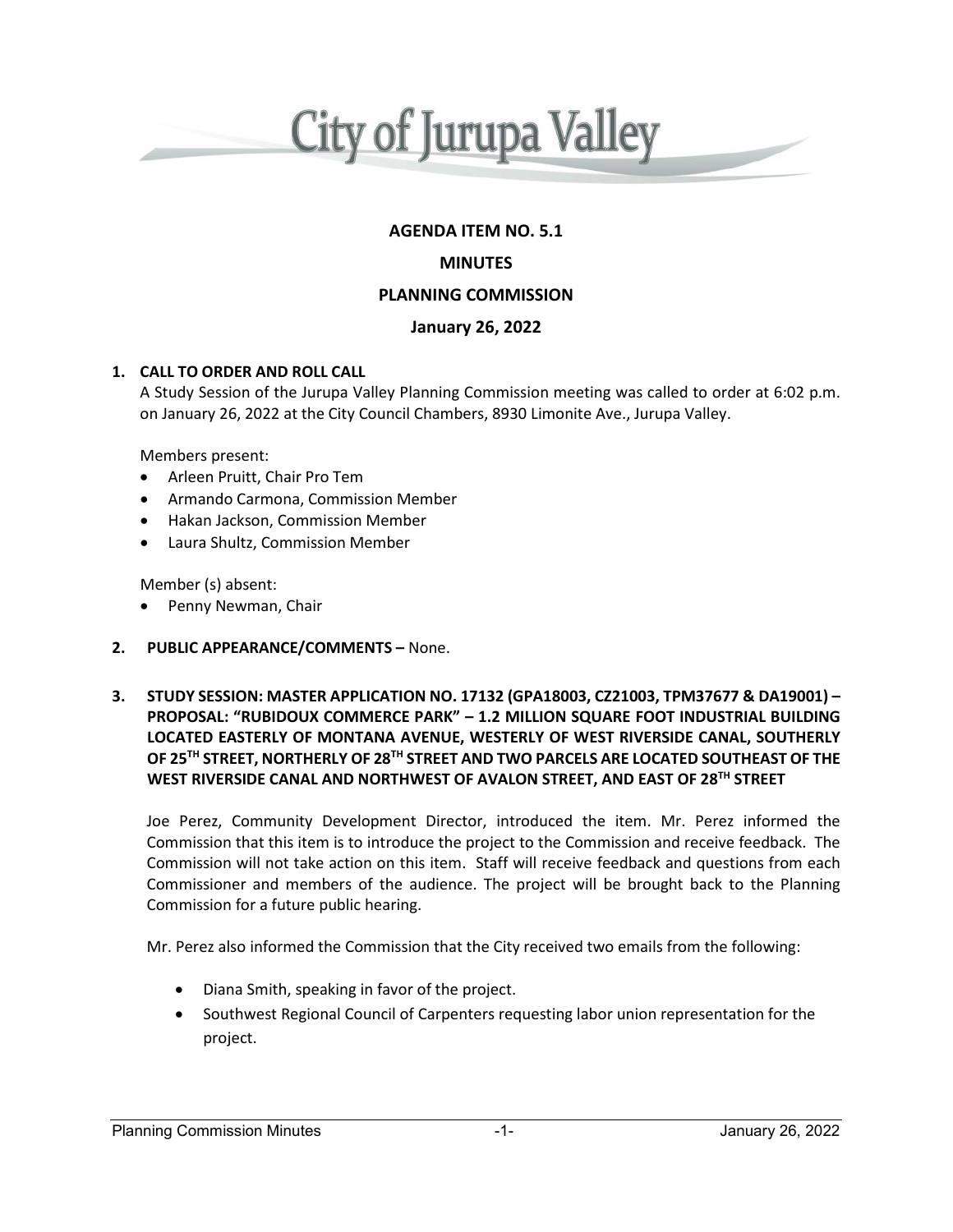

Mr. Jim Pechous, Principal Planner, presented the staff report and provided an overview of the proposed project.

Mr. Ernest Perea, CEQA Administrator, provided a review of the Environmental Impact Report and Mitigation Monitoring and Reporting Plan (MMRP).

#### **COMMISSIONER DISCUSSION**

- The Commission requested more information on the truck traffic impacts, particularly on Rubidoux Blvd. The Commission asked several follow up questions which included, what impacts to the road system will the additional truck traffic from the Project have? What road improvements will be required? How does this help improve traffic levels of service?
- There was discussion on the future tenants of the warehouse distribution building. The Commission asked what provisions can be made to ensure they provide quality, high-paying jobs, with good benefits. They also asked if the City can require future tenants to give preference to City residents in hiring, particularly in the context of the development agreement? The City Attorney Maricela Marroquin said she would analyze the City's options regarding hiring preferences and provide a response to the Commission. A discussion ensued regarding the possible use of proposed Trade Tech Center in the Rio Vista Specific Plan Area as a source per job placement.
- The Commission also discussed air quality impacts on nearby neighborhood. A condition requiring the provision of air filtration systems for the existing houses in the area.
- The Commission requested more information on street maintenance in regards to specific streets; more information on routes the trucks will take and any prohibited streets for travel; and a more detailed map showing truck routes.
- The Commission also discussed the need for the project to provide direct benefits to the community such as improvements to streets, gutters, sidewalks, streetlights etc.

#### **REGULAR SESSION**

### **1. 7:01 P.M. – Call to Order and Roll Call**

Members present:

- Arleen Pruitt, Chair Pro Tem
- Armando Carmona, Commission Member
- Hakan Jackson, Commission Member
- Laura Shultz, Commission Member

Member (s) absent:

- Penny Newman, Chair
- **2. PLEDGE OF ALLEGIANCE –** Commissioner Jackson led the Pledge of Allegiance.

# **3A. PUBLIC APPEARANCE / COMMENTS –** None.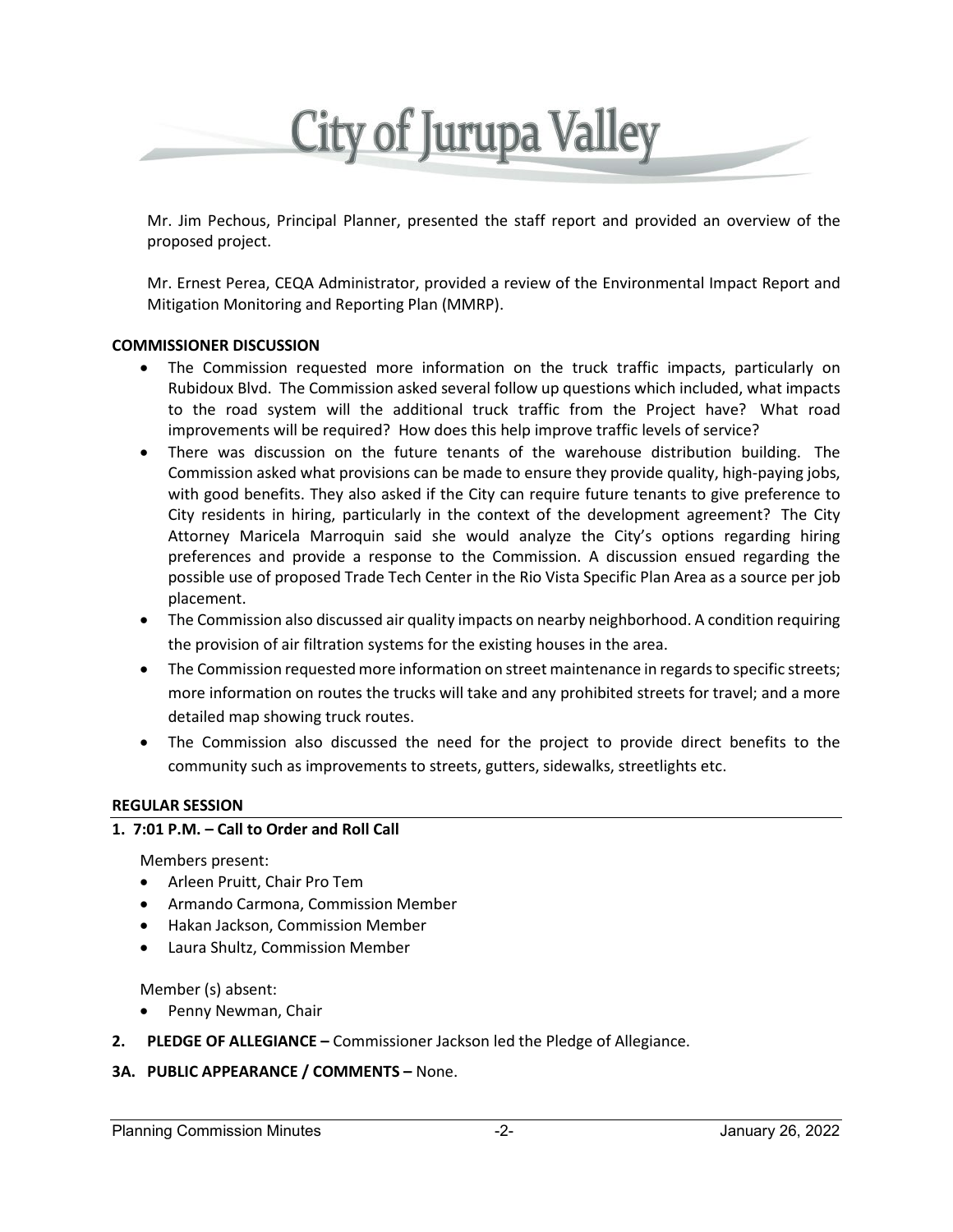

**3B. CONTINUED STUDY SESSION: MASTER APPLICATION NO. 17132 (GPA18003, CZ21003, TPM37677 & DA19001) – PROPOSAL: "RUBIDOUX COMMERCE PARK" – 1.2 MILLION SQUARE FOOT INDUSTRIAL BUILDING LOCATED EASTERLY OF MONTANA AVENUE, WESTERLY OF WEST RIVERSIDE CANAL, SOUTHERLY OF 25TH STREET, NORTHERLY OF 28TH STREET AND TWO PARCELS ARE LOCATED SOUTHEAST OF THE WEST RIVERSIDE CANAL AND NORTHWEST OF AVALON STREET, AND EAST OF 28TH STREET**

Mr. Matt Englhard, Applicant, provided a summary of the proposed project. Mr. Englhard discussed the economic benefits his proposed project will provide to the Community.

#### **PUBLIC COMMENTS OPENED**

Jesus Zambrano, resident, spoke in favor of this project. Mr. Zambrano requested that the funding received for the proposed project be used to upgrade the Rubidoux area by improving the sidewalks and lighting.

Juan Munoz, Southwest Regional Council of Carpenter, requested that the City require the developer provide local hire and use skilled and trained workforce to build the project.

Chair Pro Tem recessed at 7:42 pm and reconvened at 7:50 pm.

#### **3.2 ANNUAL REORGANIZATION OF THE PLANNING COMMISSION**

Community Development Director, Mr. Joe Perez, explained the procedure for Commission's annual reorganization and recommend that the Planning Commission select a Chair and Chair Pro Tem.

Chair Pro Tem Pruitt nominated Commissioner Jackson as Chair.

Roll Call vote was taken for the nomination of Commissioner Jackson as Chair:

| Ayes: | Pruitt, Carmona, Jackson, Shultz |
|-------|----------------------------------|
|-------|----------------------------------|

Noes: None

Abstained: None

Absent: Newman

The motion to vote in favor of Commissioner Jackson as Chair was approved by (4-0-1) with Commissioner Newman absent.

The gavel was relinquished to Chair Jackson.

Commissioner Shultz nominated Commissioner Newman as Chair Pro Tem. Chair Pro Tem Pruitt nominated Commissioner Carmona as Chair Pro Tem.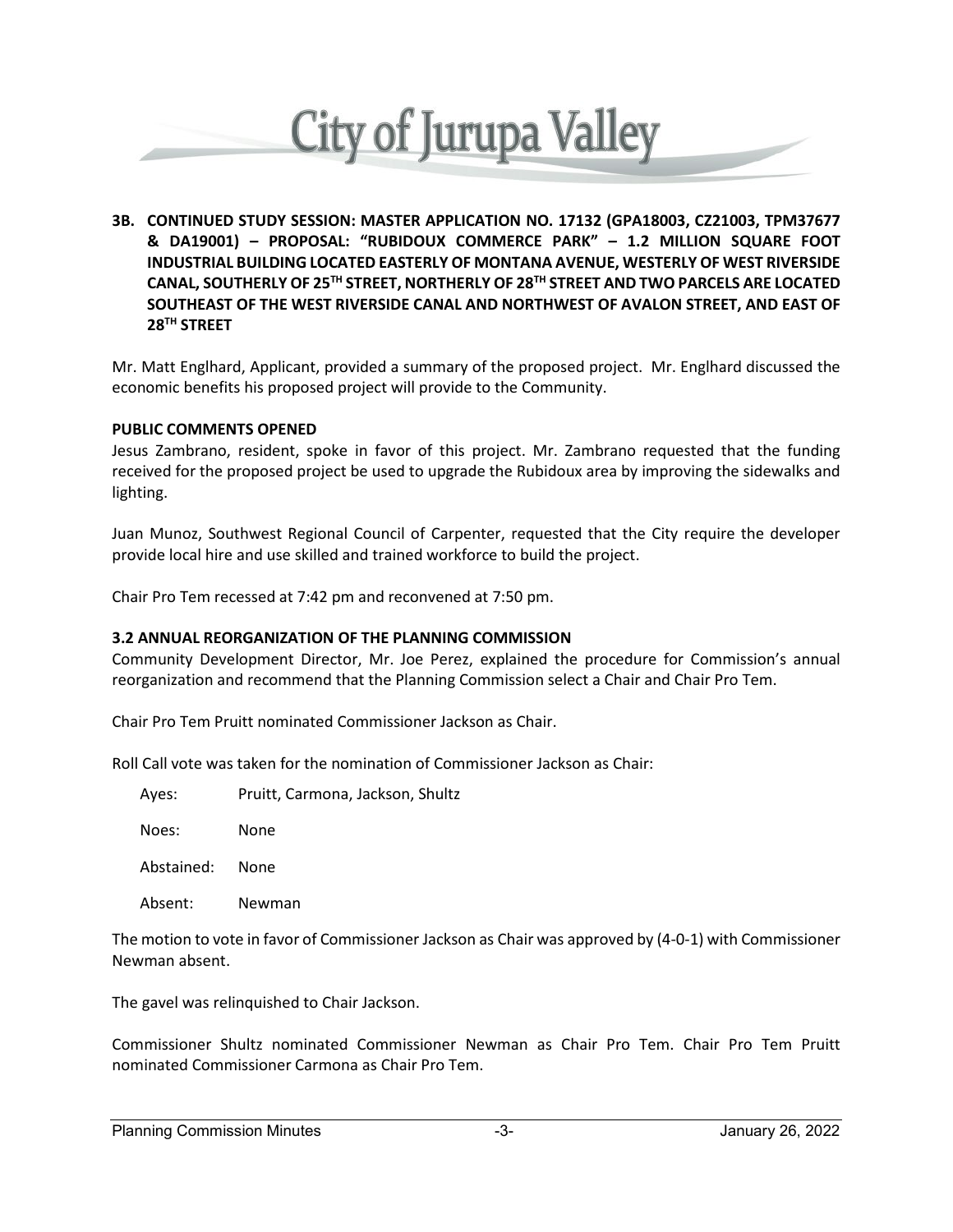

Roll call vote was taken for the nomination of Commissioner Newman as Chair Pro Tem:

Ayes: Shultz

Noes: Pruitt, Carmona, and Jackson

Abstained: None

Absent: Newman

The motion to vote in favor of Commissioner Newman as Chair Pro Tem failed by (1-3-1), with Commissioner Newman absent.

Roll call vote was taken for the nomination of Commissioner Carmona as Chair Pro Tem:

Ayes: Pruitt, Carmona, Jackson and Shultz

Noes: None

Abstained: None

Absent: Newman

The motion to vote in favor of Commissioner Carmona as Chair Pro Tem was approved by (4-0-1) with Commissioner Newman absent.

#### **4. APPROVAL OF AGENDA**

Commissioner Shultz moved and Commissioner Pruitt seconded a motion to approve the January 26, 2022 agenda. The motion was approved (4-0-1) with Commissioner Newman absent.

Ayes: Jackson, Carmona, Pruitt and Shultz

Noes: None

Abstained: None

Absent: Newman

#### **5A. CONSENT CALENDAR**

#### **5.1. APPROVAL OF THE MINUTES**

- November 10, 2021 Regular Meeting
- December 8, 2021 Regular Meeting
- December 22, 2021 Adjourned Meeting
- January 12, 2022 Adjourned Meeting

#### **5.2. SUMMARY OF CITY COUNCIL ACTIONS & DEVELOPMENT UPDATES**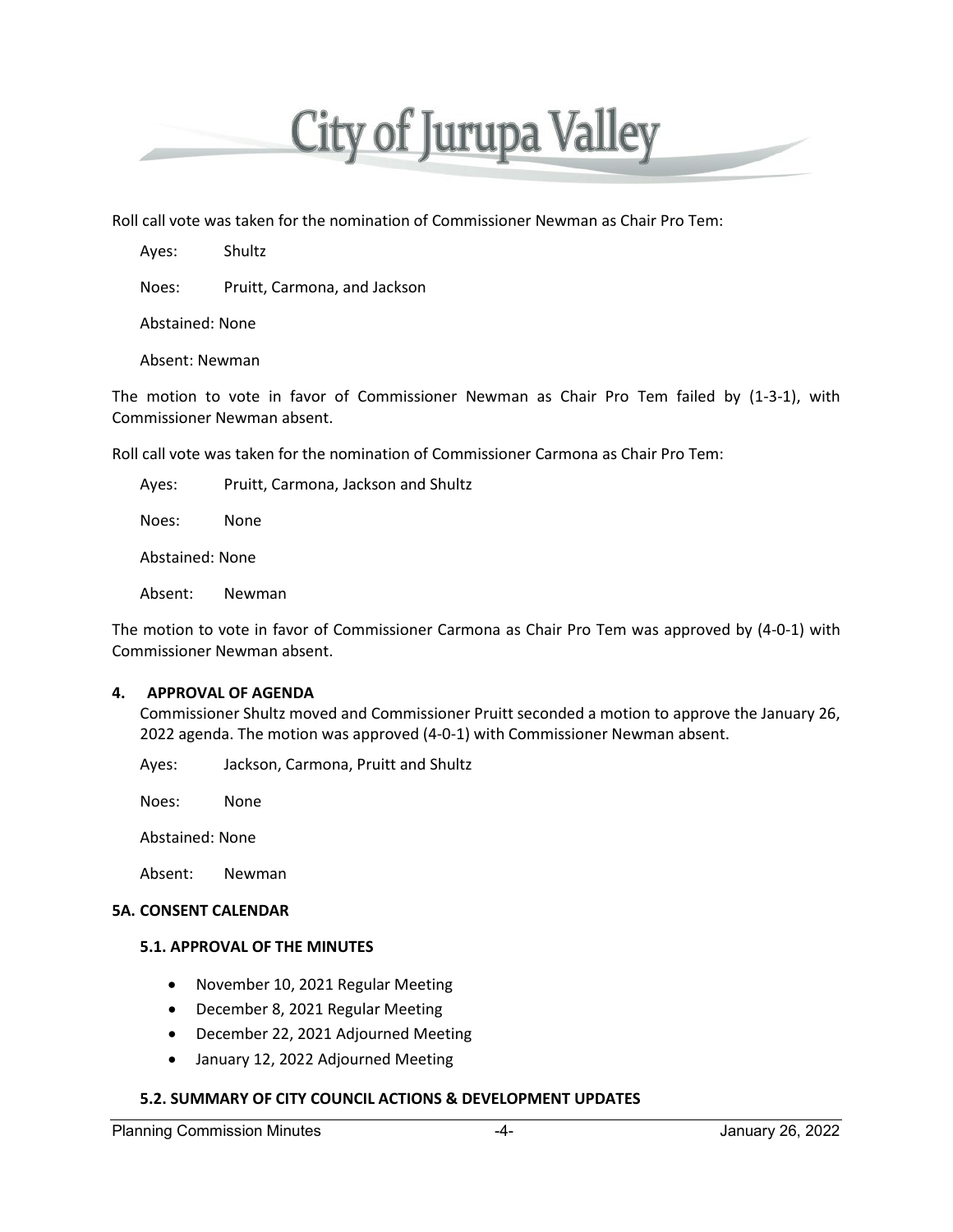

Commissioner Pruitt moved and Chair Pro Tem Carmona seconded a motion to approve the Consent Calendar. The motion was approved (4-0-1) with Commissioner Newman absent.

Ayes: Jackson, Carmona, Pruitt and Shultz

Noes: None

Abstained: None

Absent: Newman

#### **5B. CONSIDERATION OF ANY ITEM REMOVED FROM CONSENT CALENDAR** – None.

#### **6. PUBLIC HEARINGS**

**6.1 CHANGE OF ZONE NO. 21016 (CZ21016) PROJECT: 1) REZONE LAND USE AREA 13 (LUA 13) CONSISTING OF CHANGING APPROXIMATELY 44 COMBINED ACRES LOCATED NORTH OF THE SANTA ANA RIVER AND EAST OF CREST STEEL (APN 185-210-004, 185-210-005, 185-210-009) FROM M-H (MANUFACTURING-HEAVY) TO W-1 (WATERCOURSE, WATERSHED AND CONSERVATION AREA) AND 2) REZONE LAND USE AREA 18 (LUA 18) CONSISTING OF CHANGING APPROXIMATELY 40 COMBINED ACRES (APN 169-290-005, 169-290-004, 169-290-008, 169-290-010, 169-300-015, 169- 300-002, 165-050-016) FROM R-2 AND R-R TO W-1 (WATERCOURSE, WATERSHED AND CONSERVATION AREA) AT THE SOUTHEAST CORNER OF VAN BURDEN BLVD. AND JURUPA RD. PART OF THE GENERAL PLAN CONSISTENCY PROGRAM FOR GROUP 3**

Joe Perez, Community Development Director requested that this item be taken off the calendar and be brought back at a future Planning Commission meeting due to required changes to the public hearing notice.

Commissioner Shultz moved and Chair Pro Tem Carmona seconded a motion to take this item off the calendar. The motion was approved (4-0-1), with Commissioner Newman absent.

Ayes: Jackson, Carmona, Pruitt and Shultz

Noes: None

Abstained: None

Absent: Newman

**6.2 MASTER APPLICATION (MA) NO. 21312: REQUEST FOR A ONE (1) YEAR EXTENSION OF TIME FOR TENTATIVE TRACT MAP (TTM) NO. 37211 – SCHEDULE "A" SUBDIVISION LOCATED AT SEC CANAL STREET AND OPAL STREET (APNS: 177-130-007 & 177-142-018) APPLICANT: SEQUANATA PARTNERS, LP**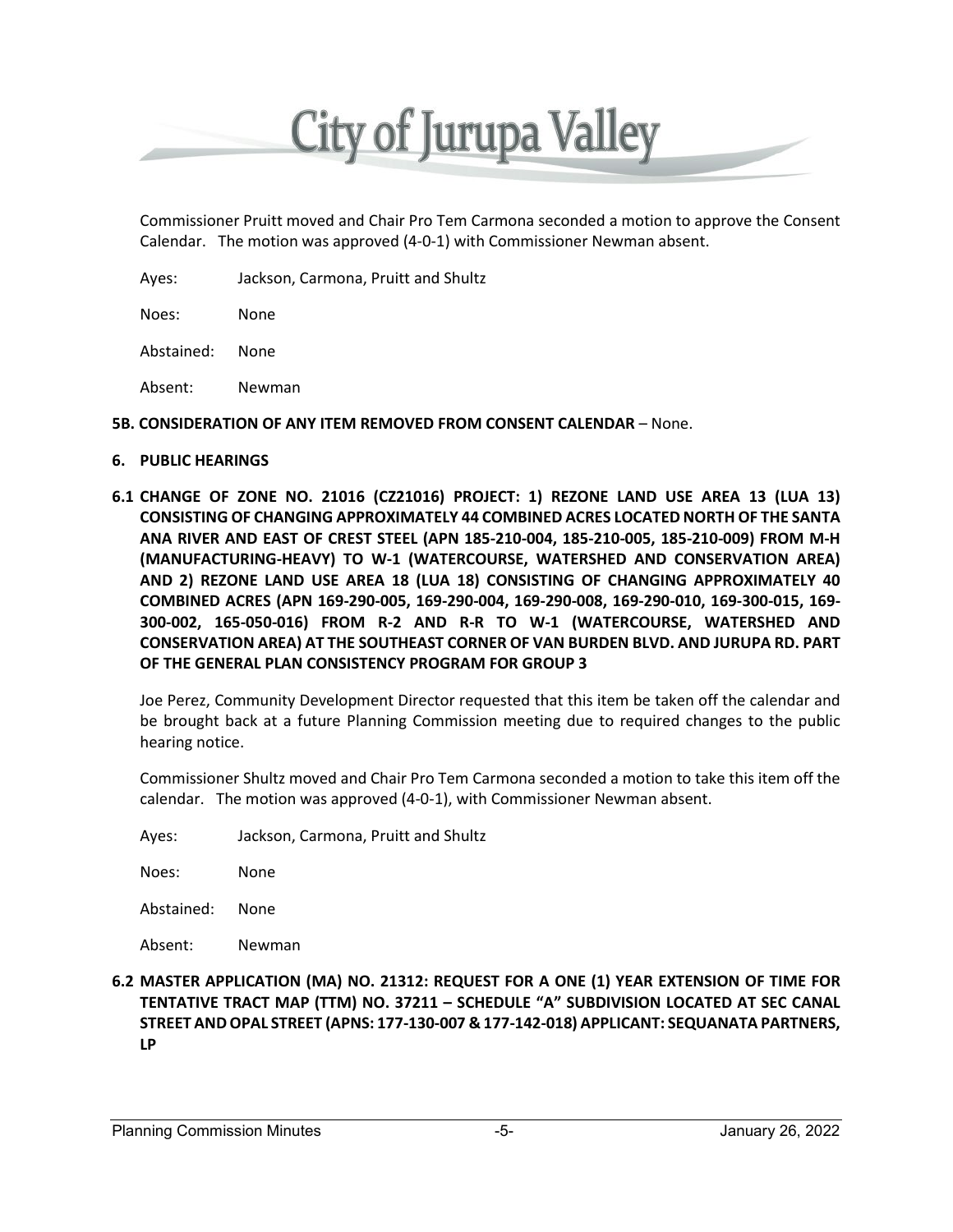

Rocio Lopez, Senior Planner, provided a staff report that included the history of the proposed project and past approvals. On March 21, 2019, the City Council approved Tentative Tract Map for a thirty six (36) month approval period. The applicant filed for a one (1) year Extension of Time to allow sufficient time to complete the recordation of the map. The applicant has submitted the final map to the Engineering Department for review and the applicant is working on addressing corrections requested by the Engineering Department. The applicant anticipates having the final tract map recorded prior to the March 21, 2023 expiration date.

# **PUBLIC HEARING OPENED**

Paul Langford, Applicant for Sequanata Partners, LP, informed the Commission that the extension of time request is due to the extensive time needed to complete the Riverside County Flood Control plans and complete the permit process for the sound wall with Caltrans. The applicant anticipates the map will be recorded in 2022.

#### **PUBLIC HEARING CLOSED**

Commissioner Pruitt moved and Commissioner Shultz seconded a motion to adopt Resolution No. 2022-01-26-02 approving a one (1) year extension of time for Tentative Tract Map (TTM) No. 37211, subject to previously adopted Conditions of Approval. The motion was approved (4-0-1), with Commissioner Newman absent.

Ayes: Jackson, Carmona, Pruitt and Shultz

Noes: None

Abstained: None

Absent: Newman

Community Development Director, Joe Perez, informed the Commission that Rocio Lopez, Senior Planner, will be leaving the City and thanked her for her service.

Commissioner Pruitt congratulated and thanked Rocio Lopez for her service.

Chair Pro Tem Carmona also congratulated Rocio Lopez on her new endeavor.

Commissioner Shultz congratulated and thanked Rocio Lopez for her years of service in Jurupa Valley.

Chair Jackson echoed everyone's sentiments and congratulated Rocio Lopez.

# **7. COMMISSION BUSINESS**

# **7.1 SIX MONTH UPDATE OF MA17239 AND MA1900 (SDP19092) APPROVALS TO LEGALIZE A BARN AND A GAZEBO FOR RESIDENTIAL ACCESSORY USE LOCATED AT 5250 STONE AVENUE (APN 166-090-002) APPLICANT: GLORIA DE HARO**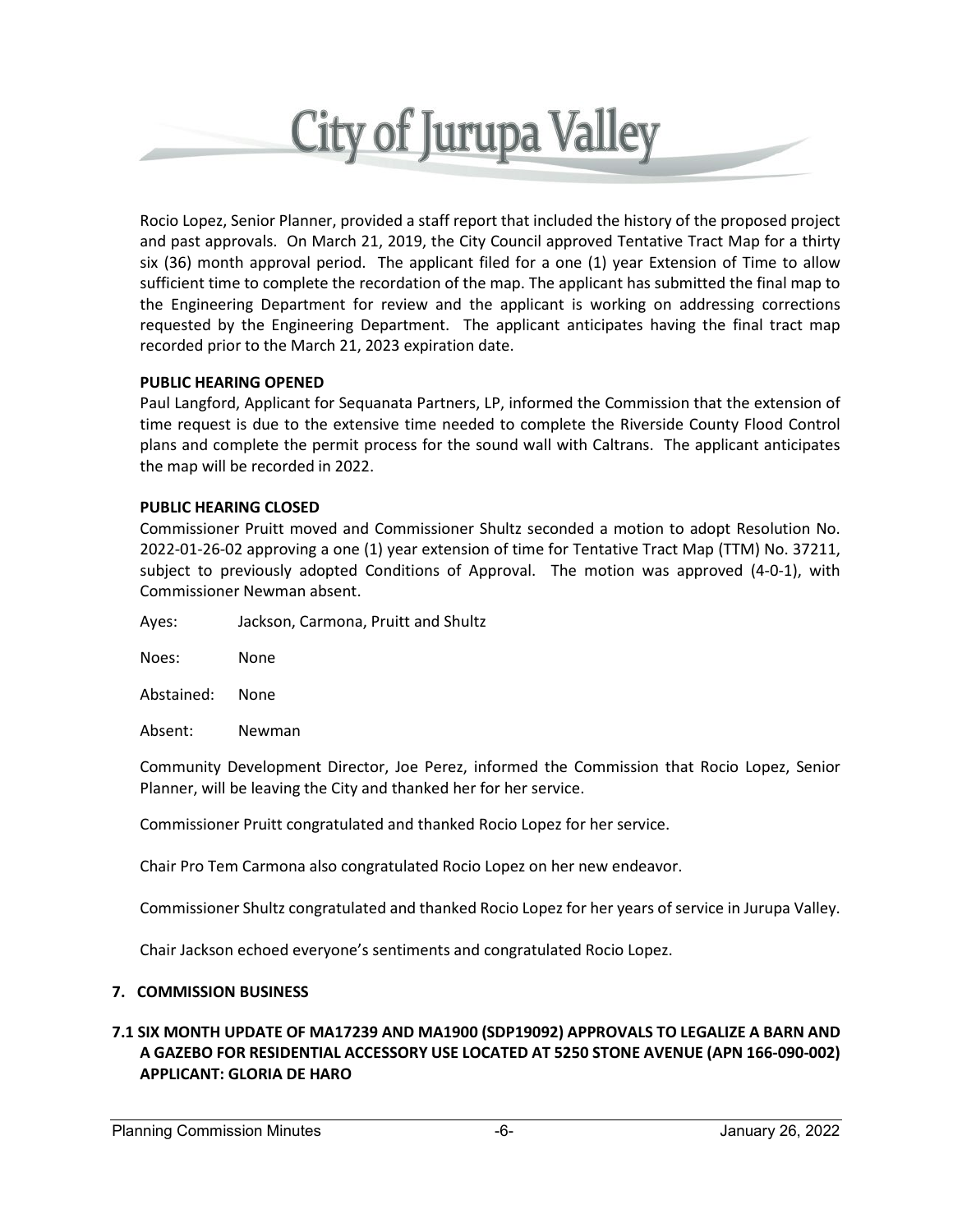

Miguel Del Rio, Associate Planner, provided a PowerPoint presentation for this item. The Planning Commission previously approved two (2) entitlements to legalize detached accessory structures: a 2,312 square foot gazebo and a 2,284 square foot barn. Since the Planning Commission approval in June 2021, the property owner has not submitted a building permit application to obtain proper building permits for both structures. Building permits are required to legalize the structures. The applicant has indicated difficulties acquiring the architectural plans she needs to submit a building permit application and will continue to work with her engineer to prepare plans and submit an application soon. Per the Conditions of Approval and Zoning Code, the property owner has two (2) years to obtain a building permit, otherwise the approval will expire on June 9, 2023. Also, since there is an open code violation, the property owner should obtain building permits as soon as possible to avoid citations and liens on the property. The Code Enforcement Department will continue to monitor the case. The Code Enforcement Department and the Riverside County Sheriff's Department have not received any complaints related to the approved structures or the property since the Planning Commission's approval in June 2021.

Commissioner Shultz moved and Commissioner Pruitt seconded a motion to receive and file a six month update as required by Condition of Approval No. 10 of Site Development Permit No. 1768 and Site Development Permit No. 19092 on the project's adherence to all conditions of approval and any code enforcement violations. The motion was approved (4-0-1), with Commissioner Newman absent.

Ayes: Jackson, Carmona, Pruitt and Shultz

Noes: None

Abstained: None

Absent: Newman

# **8. PUBLIC APPEARANCE / COMMENTS –** None.

# **9. PLANNING COMMISSIONERS' REPORTS AND COMMENTS**

Commissioner Shultz thanked Commissioner Newman for her outstanding service as Chair and congratulated the new Chair and Chair Pro Tem.

Chair Pro Tem also thanked Commissioners Newman and Pruitt for their service as Chair and Chair Pro Tem.

Chair Jackson thanked Commissioners Newman and Pruitt for their service.

# **10. COMMUNITY DEVELOPMENT DEPARTMENT REPORT**

Community Development Director Perez wished everyone a Happy New Year and congratulated the new Chair and Chair Pro Tem.